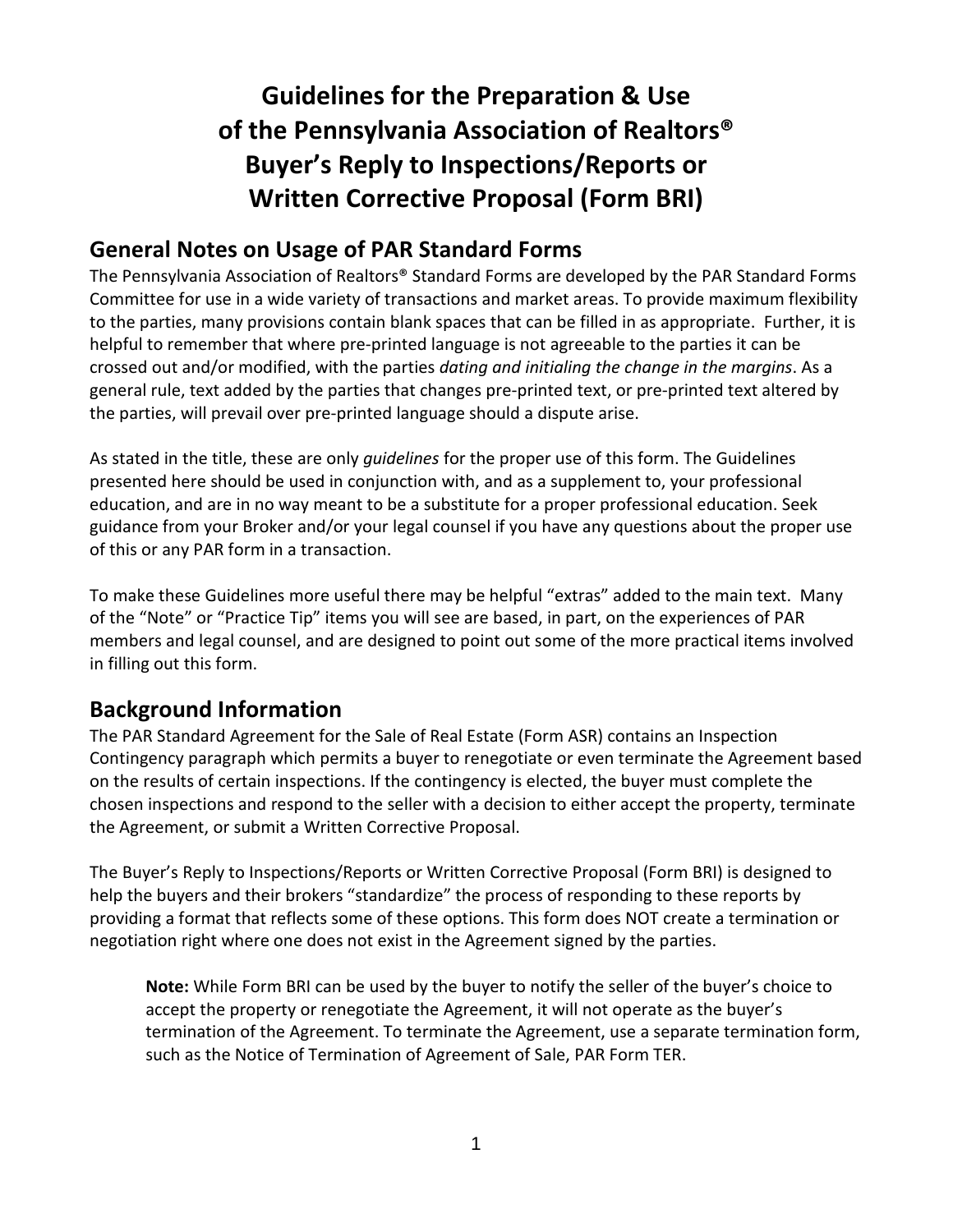### **IDENTIFICATION OF REPORTS**

The first section of Form BRI lists a number of reports that buyers might receive as a result of the various inspections that they elected in the Agreement of Sale. Note that the list includes items that might be performed under the Home/Property Inspection Contingency, including a home inspection, as well as a number of reports that would be returned under other inspection contingencies, such as wood infestation, radon and on-lot sewage.

Use this section to identify the report or reports to which the buyer is responding. You can fill out a single form for multiple reports, or you may elect to use a separate form for each report. Using one form per report allows you to more easily track negotiations and separate the process for inspections that have different response times.

**Practice Tip:** It is possible – and often necessary – to use multiple Reply forms during the course of the transaction. For example, you might have some inspection contingencies with a 10-day Contingency Period and others with a 15-day Contingency Period, meaning that the reports and negotiations would have to be handled on different timelines. If you are submitting multiple forms for multiple inspections, be sure to clearly identify each inspection by selecting the appropriate reports.

## **Paragraph 1: BUYER ACCEPTS THE PROPERTY**

Every contingency paragraph in the Agreement of Sale gives the buyer who elects that contingency the option to simply accept the property with no further negotiation after receiving the inspection report. While it is not absolutely required that a buyer indicate acceptance of a Property when he elects to not negotiate for repairs, buyers and sellers may prefer to have that acceptance in writing so there is no confusion on the matter. Use Paragraph 1 to show that the Buyer will not be seeking any repairs or concessions based on the inspection report(s) noted in the introductory section of the amendment.

**Practice Tip**: The acceptance indicated in this line is ONLY an acceptance under the terms of the specific inspection referenced in the list of identified reports. Acceptance under one report does NOT void the buyer's potential right to negotiate or terminate under any other contingency. For example, Buyer elects the property inspection contingency and the radon contingency. After 6 days, Buyer submits Form BRI identified as being in response to the radon contingency, and checks that he accepts the Property. Buyer still has the right to come back to the Seller to ask for concessions based on the results of a home inspection as long as it is done within the Contingency Period.

### **Paragraph 2: WRITTEN CORRECTIVE PROPOSAL**

Paragraph 2 is designed to operate in conjunction with Paragraph 13(B) of Form ASR, which provides the buyer with an option to submit a Written Corrective Proposal in response to inspection reports and renegotiate the deal. This Paragraph includes the most common negotiation options. If the buyer wishes to renegotiate based on the content of one or more inspection reports, check the box at this Paragraph and fill in the rest as appropriate.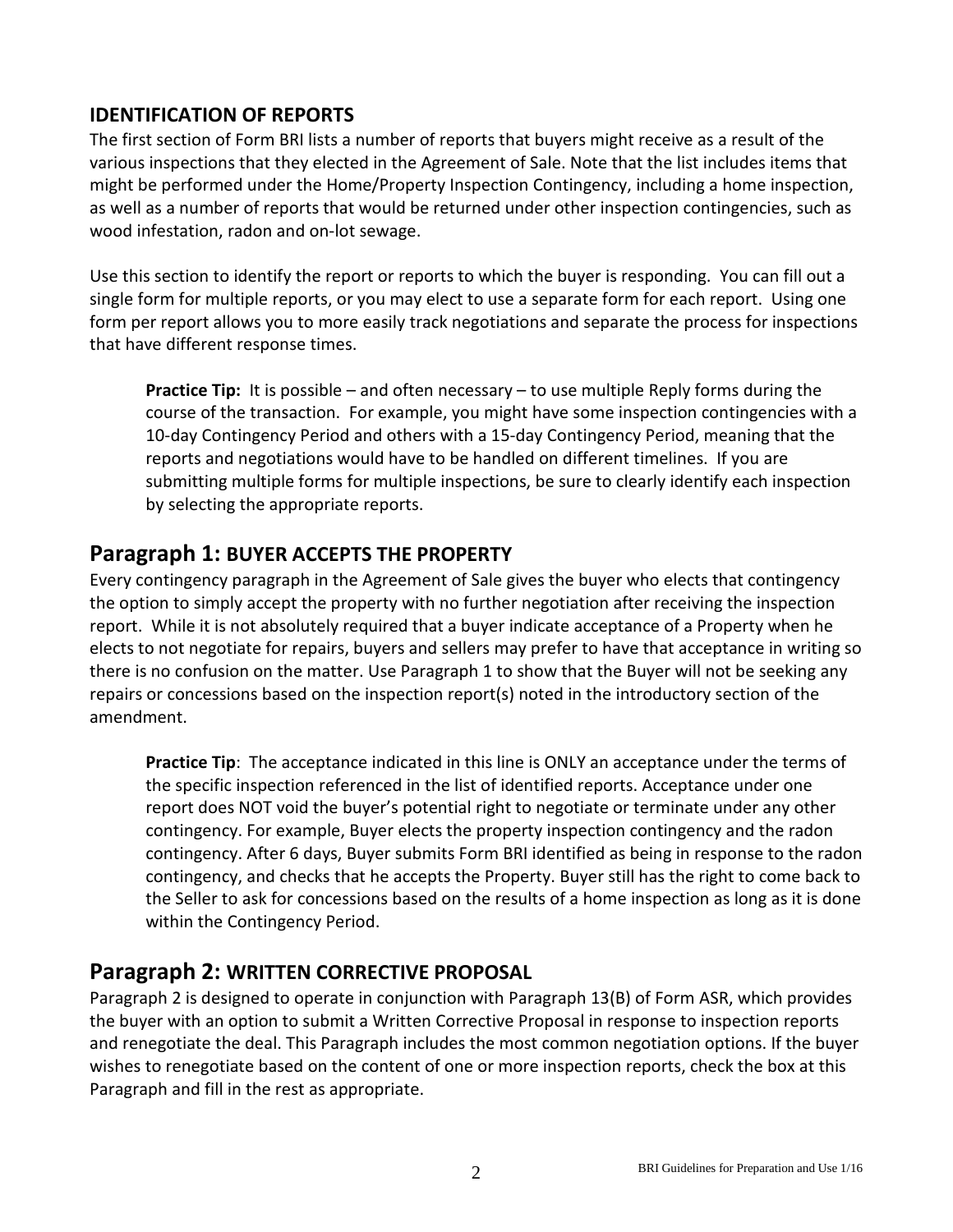#### **Subparagraph (A): Corrections/Repairs**

A buyer who is unhappy with the results of an inspection may submit a request to the seller for corrections or repairs. Check the appropriate box and fill in the blank with a date by which the buyer would like the corrections or repairs to be completed. On the blank lines, describe the buyer's request as specifically as possible. The buyer may attach a contractor's proposal for reference. If the buyer is requesting a credit from the seller for specific identified repairs, use this subparagraph to state the amount of the credit.

**Practice Tip**: If the buyer is getting a mortgage, any credit must be acceptable to the mortgage lender(s). Certain mortgage lenders may not permit repair credits as part of the Agreement, or may have limitations on the amounts of credit or types of repairs that can be credited. Best practice is to check with the lender before making a request for a credit.

#### **Subparagraph (B): Seller Assist**

If the buyer will be requesting a seller assist as part of the renegotiations, check the appropriate box and note the amount of the assist here, either in a dollar amount or as a percentage of the Purchase Price. If a seller assist has been negotiated in the Agreement, remember that the new amount of the assist should be *cumulative* – do not list only the additional amount negotiated as a result of the inspection report.

*Example:* Buyer and Seller agree in the Agreement of Sale that Seller will provide a \$2,000 seller assist. After getting the home inspection report, the Buyer would like the Seller to provide an additional \$1,000 assist. When filling out Form BRI, state the new seller assist amount as \$3,000 (the original amount plus the additional amount).

Be very careful when requesting a credit or seller assist on Form BRI. Unlike most of the other provisions, which are specific to the contingency being negotiated, because the amounts in these provisions are cumulative there may be problems if the parties do not keep track of the numbers.

**Practice Tip:** Certain mortgage lenders may not permit sellers to provide repair credits as part of the Agreement, but they will allow for a seller assist. If you know that this is the policy of the lender in a transaction, advise your clients to negotiate under the appropriate sections of the form. If the parties agree to a credit that is not permissible by the lender, it could cause substantial last-minute problems in the transaction.

#### **Subparagraph (C): Purchase Price**

If the buyer would like to renegotiate the Purchase Price, note the requested change in this subparagraph.

**Practice Tip:** This is another provision that can sometimes be used in lieu of a repair credit. For example, assume that a \$200,000 home needs \$3,000 in repairs. One option would be to negotiate a \$3,000 repair credit, while another would be to offer a \$3,000 seller assist (thereby freeing up cash that would otherwise go towards closing costs to be used for repairs after settlement). A third option would be to lower the price of the house to \$197,000 to